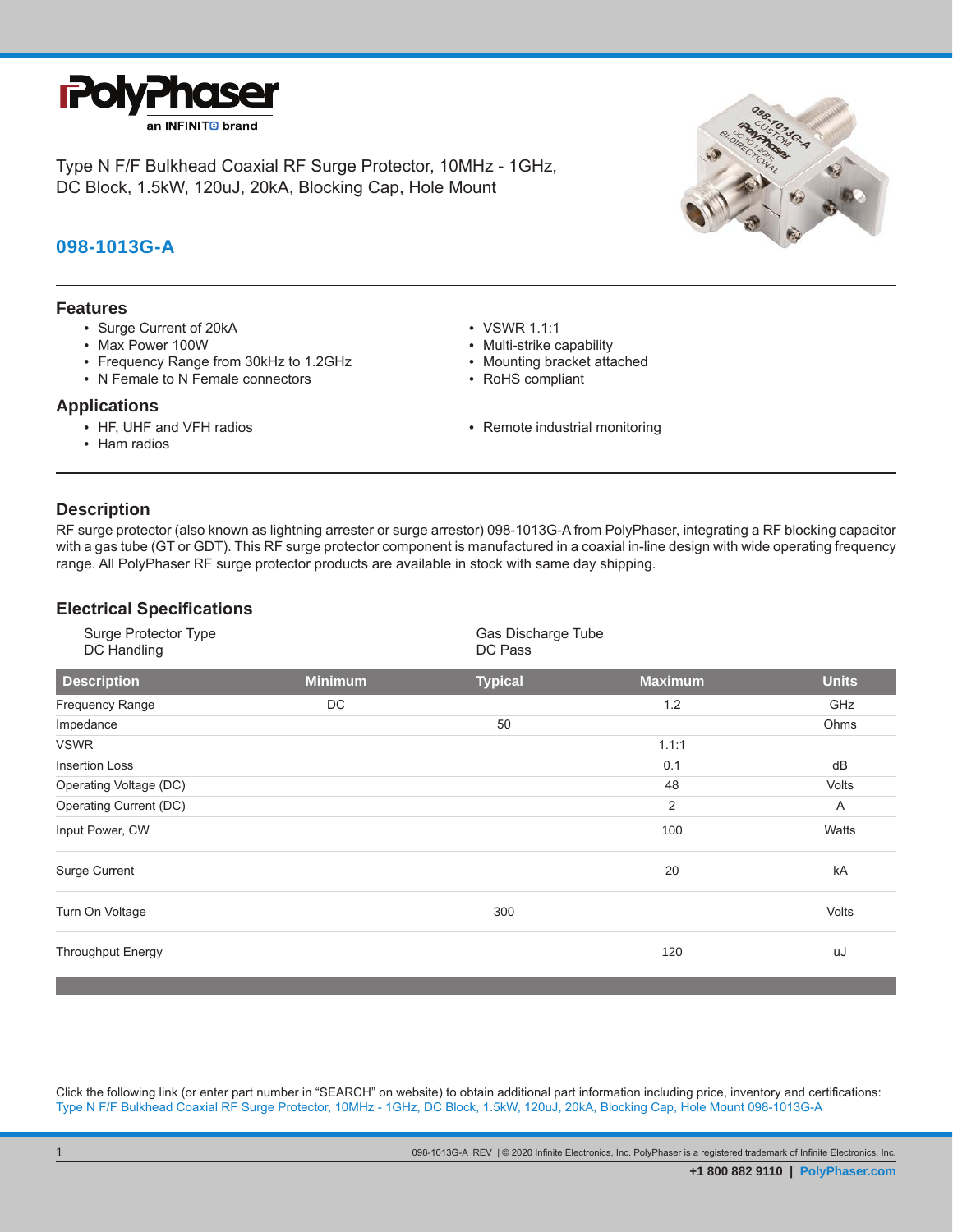

Type N F/F Bulkhead Coaxial RF Surge Protector, 10MHz - 1GHz, DC Block, 1.5kW, 120uJ, 20kA, Blocking Cap, Hole Mount

# **098-1013G-A**

### **Mechanical Specifications**

| Size                                                                                |                                                           |
|-------------------------------------------------------------------------------------|-----------------------------------------------------------|
| Length<br>Width/Diameter<br>Height                                                  | 2.76 in [70.1 mm]<br>1 in [25.4 mm]<br>2.25 in [57.15 mm] |
| Weight<br>Housing Material and Plating                                              | $0.35$ lbs [158.76 g]<br>Aluminum                         |
| Configuration                                                                       |                                                           |
| Input Connector                                                                     | N Female                                                  |
| <b>Output Connector</b>                                                             | N Female                                                  |
| <b>Environmental Specifications</b><br><b>Temperature</b><br><b>Operating Range</b> | $-40$ to $+85$ deg C                                      |
|                                                                                     |                                                           |
| Ingress Protection (IP) Rating                                                      | IP67                                                      |
| Humidity                                                                            | 90%                                                       |
| <b>Compliance Certifications</b>                                                    |                                                           |
| RoHS Compliant                                                                      | Yes                                                       |
|                                                                                     |                                                           |

#### **Plotted and Other Data**

Notes:

PolyPhaser protects and increases the reliability of global RF communications networks, including transportation, telecommunications, defense, security and industrial applications, with superior RF surge protection technologies including DC Block, DC Pass and Ultra Low PIM. Backed by responsive service and expert technical support PolyPhaser continually expands its product offering and services to serve engineers' urgent needs for RF components in mission critical communication networks.

Click the following link (or enter part number in "SEARCH" on website) to obtain additional part information including price, inventory and certifications: Type N F/F Bulkhead Coaxial RF Surge Protector, 10MHz - 1GHz, DC Block, 1.5kW, 120uJ, 20kA, Blocking Cap, Hole Mount 098-1013G-A

URL:

The information contained in this document is accurate to the best of our knowledge and representative of the part described herein. It may be necessary to make modifications to the part and/or the documentation of the part, in order to implement improvements. PolyPhaser reserves the right to make such changes as required. Unless otherwise stated, all specifications are nominal. PolyPhaser does not make any representation or warranty regarding the suitability of the part described herein for any particular purpose, and PolyPhaser does not assume any liability arising out of the use of any part or documentation.